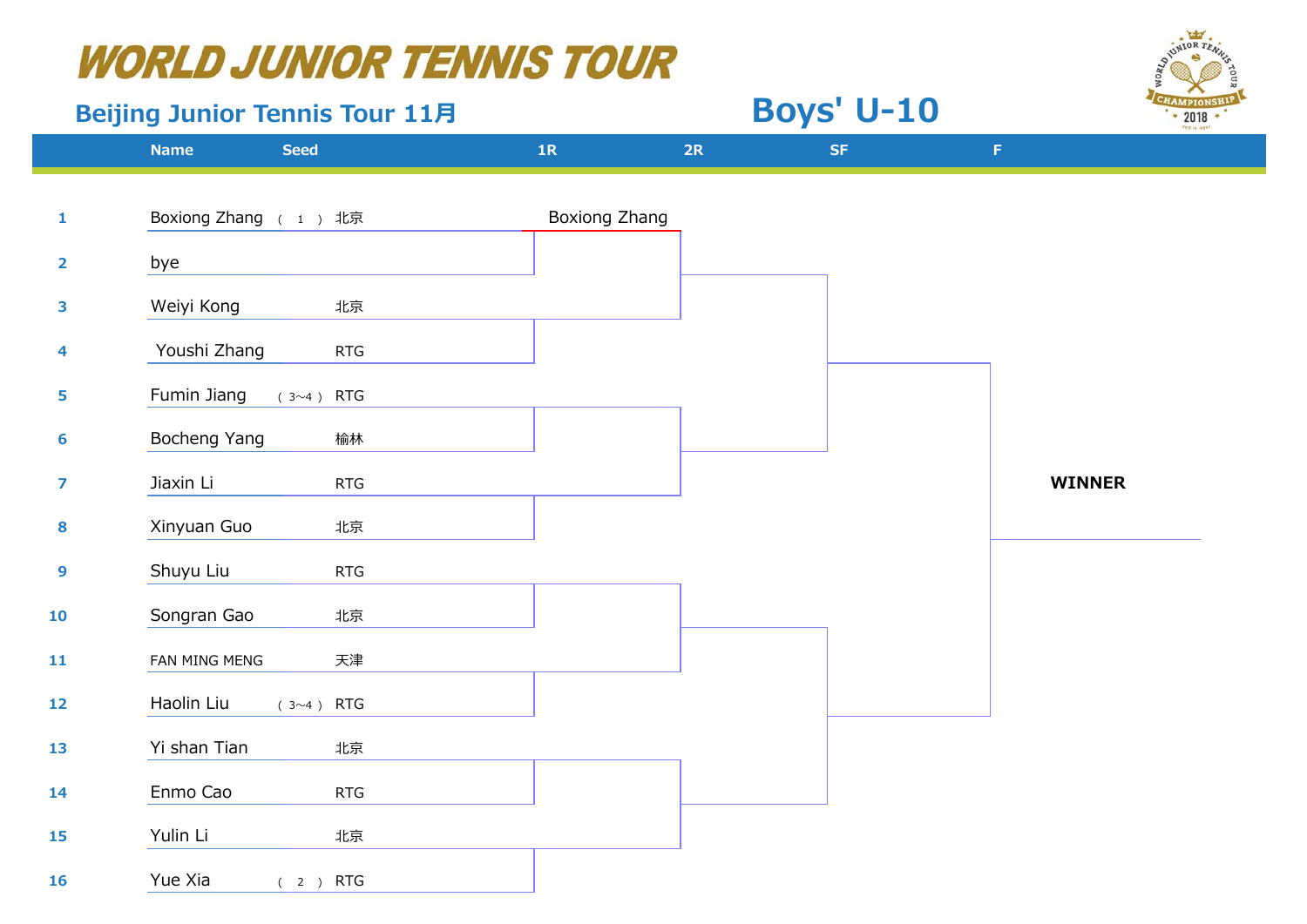#### **Beijing Junior Tennis Tour 11月**

#### **Girls' U-10**



|                | <b>Name</b>            | <b>Seed</b> | 1R | F.            |  |
|----------------|------------------------|-------------|----|---------------|--|
|                |                        |             |    |               |  |
|                | Huang Leting $(1)$ RTG |             |    | <b>WINNER</b> |  |
| $\overline{2}$ | Yonghan Hu             | <b>RTG</b>  |    |               |  |
| 3              | Baiyin Yin             | <b>RTG</b>  |    |               |  |
|                | Xingping Wang          | 北京          |    |               |  |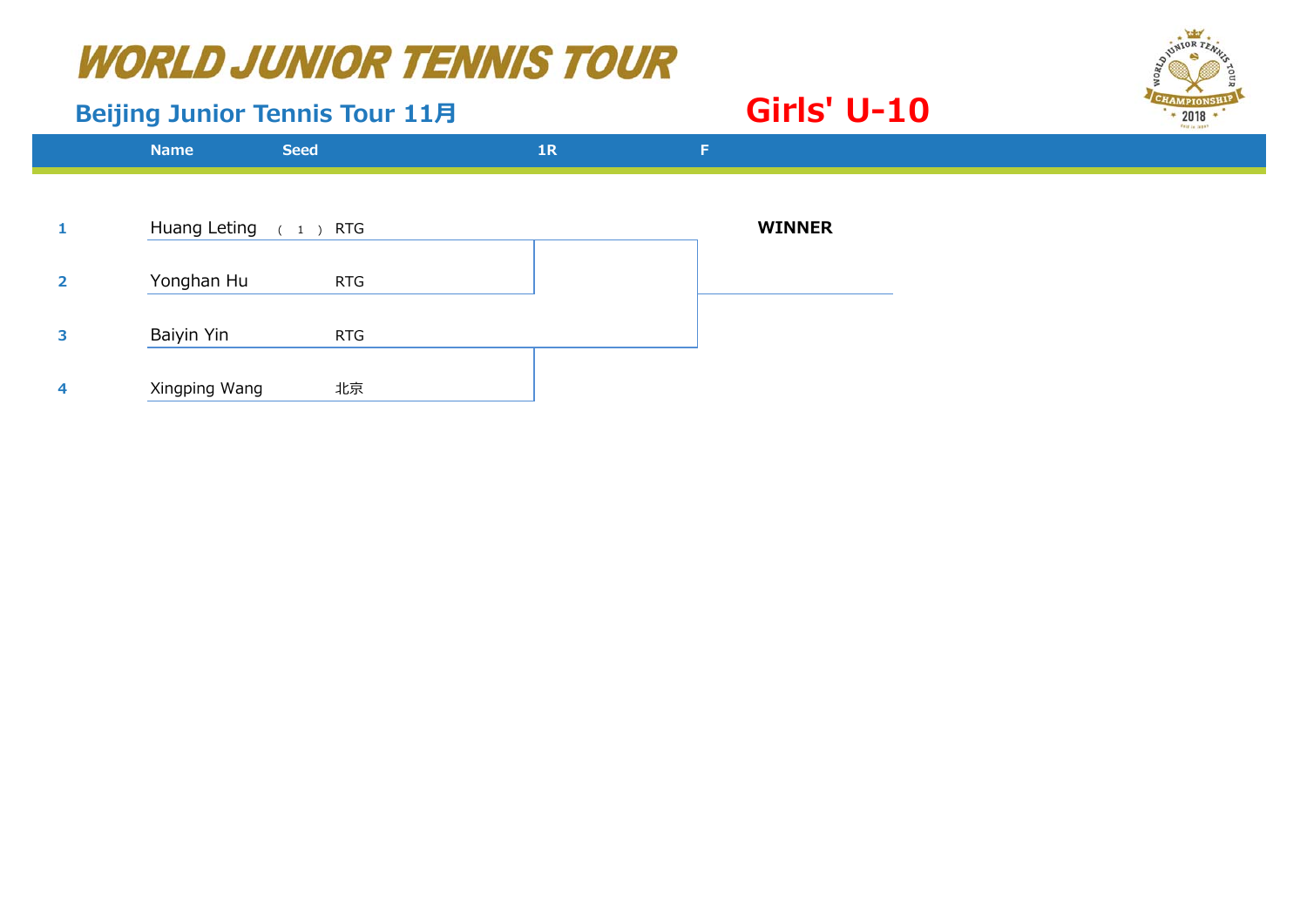## Beijing Junior Tennis Tour 11月 **Boys' U-12**





**Name 1R SF F 1**Zongshan Li 清 华 **2**Yuren Chen **水京 3**Yaozhong Zhang RTG RTG **WINNER 4** Xiangchen Zhou 清 华 **5** Qian Wang 清华**6**Chongyou Zhuo RTG **7**Jingyao Lin オンランス 北京 **8**Yue Kuai (2) RTG **Seed**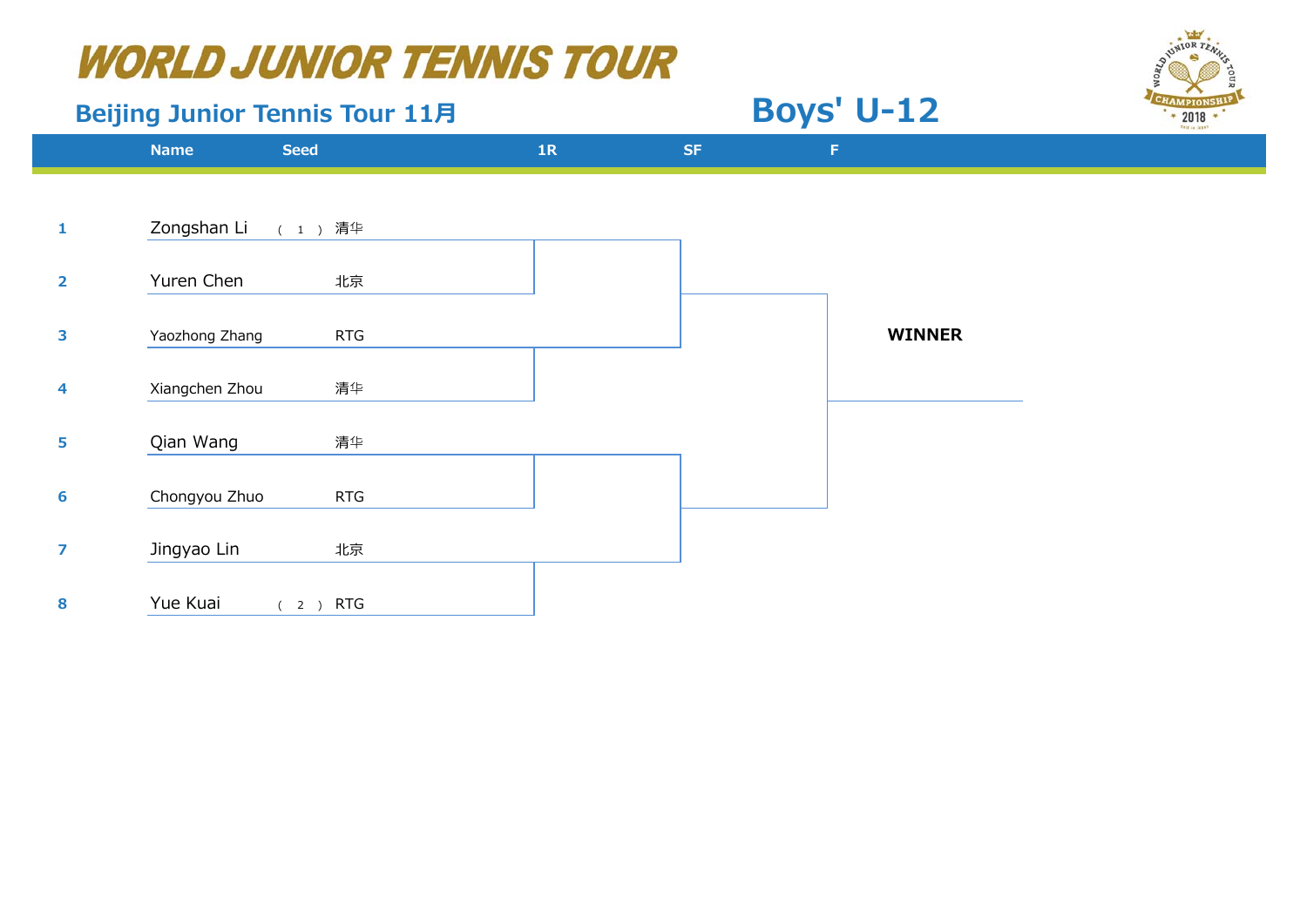#### **Beijing Junior Tennis Tour 11月**

| Rank           | <b>Name</b>   | <b>Seed</b> |               |            |             |   |
|----------------|---------------|-------------|---------------|------------|-------------|---|
|                |               |             | Lian Xi Lancy | Dongke Liu | Xingyan Yue |   |
|                | Lian Xi Lancy | ( 1 ) 浙江    |               |            |             | 位 |
| $\overline{2}$ | Dongke Liu    | 辽宁          |               |            |             | 位 |
| 3              | Xingyan Yue   | <b>RTG</b>  |               |            |             | 位 |

 **Girls' U-12**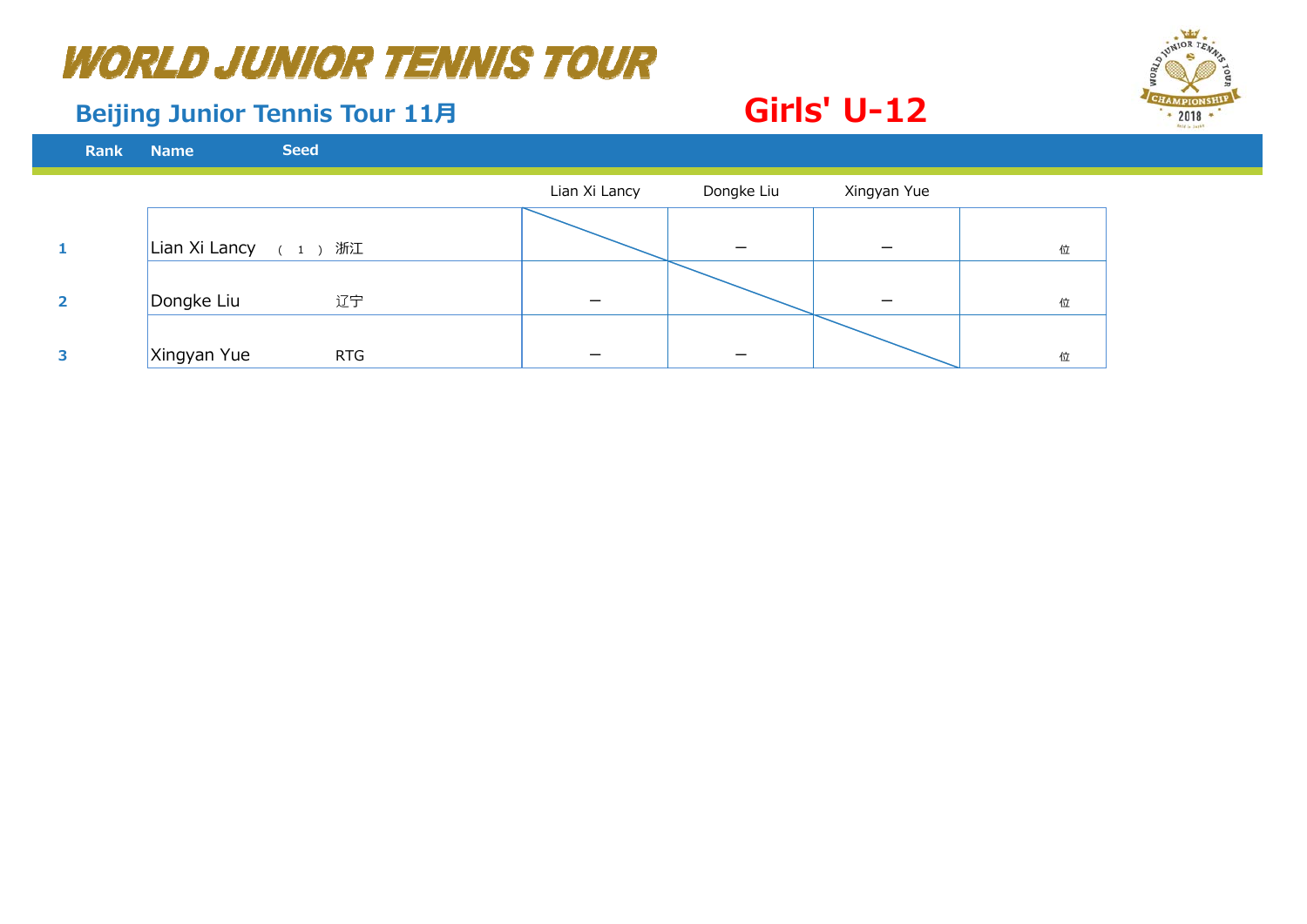## Beijing Junior Tennis Tour 11月 **Boys' U-14**



**Name 1R SF F 1**Alex Li (1) 北京 Alex Li **2** bye **3** Peng Hou 清 华 **WINNER 4**Ruoshi Bai **RTG 5** Dingzheng Nima 清 华 **6**Jiamin Sun **育心 7**bye Junyi Xiao **8**Junyi Xiao (2) RTG **Seed**